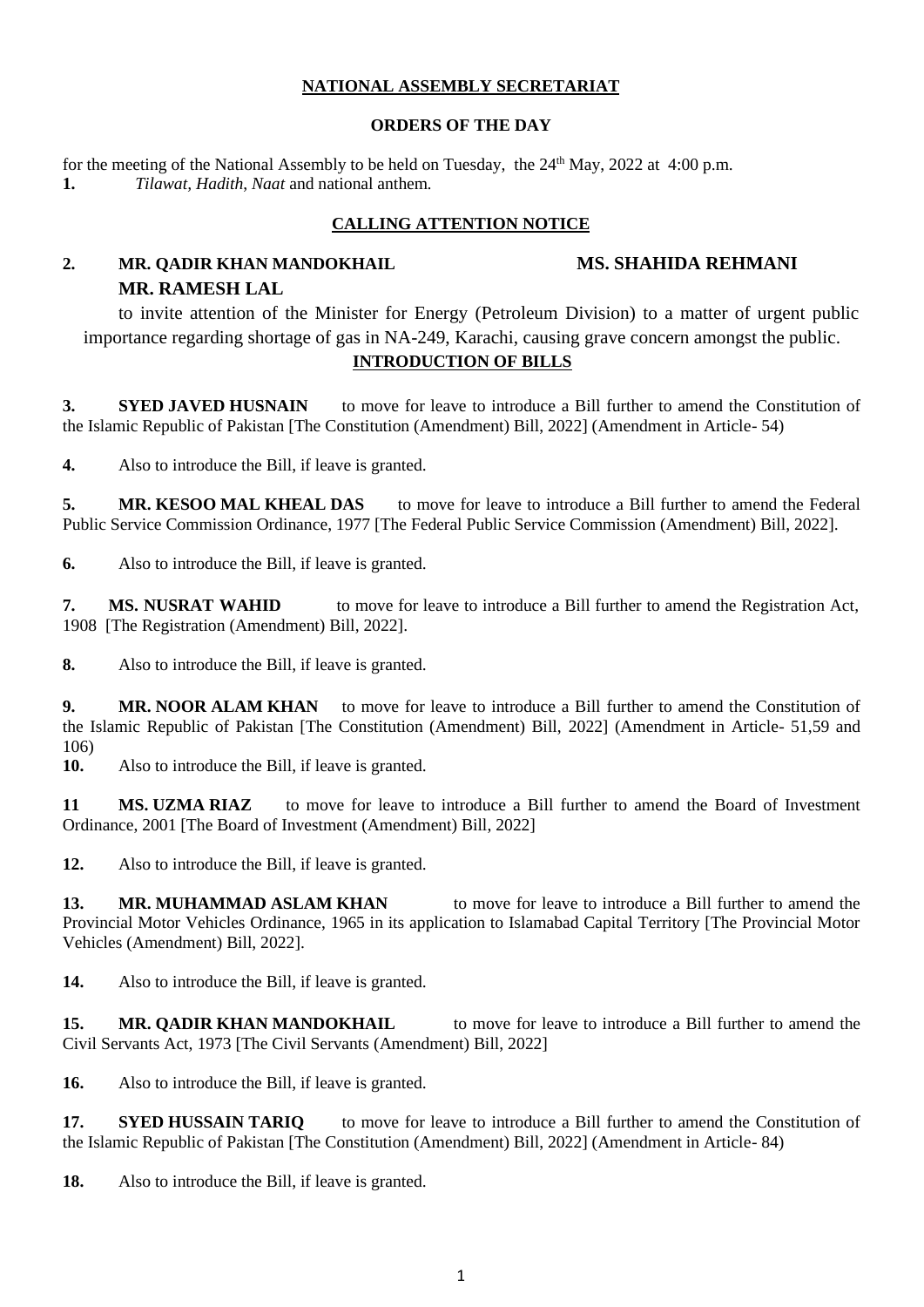**19. MR. KESOO MAL KHEEAL DAS** to move for leave to introduce a Bill further to amend the Employment of Children Act, 1991 in its application to Islamabad Capital Territory [The Employment of Children (Amendment) Bill, 2022].

**20.** Also to introduce the Bill, if leave is granted.

**21. MR. QADIR KHAN MANDOKHAIL** to move for leave to introduce a Bill further to amend the Legal Practitioners and Bar Councils Act, 1973 [The Legal Practitioners and Bar Councils (Amendment) Bill, 2022]

**22.** Also to introduce the Bill, if leave is granted.

**23. MS. NAFEESA INAYATULLAH KHAN KHATTAK** to move for leave to introduce a Bill for Establishment of Pakistan International University [The Pakistan International University Lahore Bill, 2022]

**24.** Also to introduce the Bill, if leave is granted.

**25. MR. AMJID ALI KHAN** to move for leave to introduce a Bill to provide for the constitution and establishment of Riast-e-Madina Authority [The Riast-e-Madina Authority Bill, 2022].

**26.** Also to introduce the Bill, if leave is granted.

**27. MR. MUHAMMAD ASLAM KHAN** to move for leave to introduce a Bill further to amend the Prevention of Electronic Crimes Act, 2016 [The Prevention of Electronic Crimes (Amendment) Bill, 2022]

**28.** Also to introduce the Bill, if leave is granted.

29. **MS. UZMA RIAZ** to move for leave to introduce a Bill further to amend the Fiscal Responsibility and Debt Limitation Act, 2005 [The Fiscal Responsibility and Debt Limitation (Amendment) Bill, 2022]

**30.** Also to introduce the Bill, if leave is granted.

| 31. | <b>MS. ASMA QADEER</b>      | <b>MS. FOZIA BEHRAM</b>    |                   |
|-----|-----------------------------|----------------------------|-------------------|
|     | <b>DR.SEEMI BOKHARI</b>     | <b>MS. SHAHIDA REHMANI</b> |                   |
|     | <b>MS. TAHIRA AURANGZEB</b> | <b>MS. KIRAN IMRAN DAR</b> |                   |
|     | MS. ROMINA KHURSHID ALAM    | RAO MUHAMMAD A.IMAL KHAN   | to move for leave |

to introduce a Bill further to amend the Pakistan Penal Code, 1860 and the Code of Criminal Procedure, 1898 [The Criminal Laws (Amendment) Bill, 2022].

**32.** Also to introduce the Bill, if leave is granted.

| 33. | <b>MS. KISHWER ZEHRA</b> | DR. KHALID MAQBOOL SIDDIQUI                                             |
|-----|--------------------------|-------------------------------------------------------------------------|
|     | <b>MR. JAMES IOBAL</b>   | <b>MR. USAMA QADRI</b>                                                  |
|     | <b>MR. JAI PARKASH</b>   | to move for leave to introduce a Bill further to amend the Constitution |

of the Islamic Republic of Pakistan [The Constitution (Amendment) Bill, 2022] (Amendment in Article- 140-A)

**34.** Also to introduce the Bill, if leave is granted.

**35. MR. NAVEED AAMIR JEEVA** to move for leave to introduce a Bill further to amend the National Database and Registration Authority Ordinance, 2000 [The National Database and Registration Authority (Amendment) Bill, 2022].

**36.** Also to introduce the Bill, if leave is granted.

**37. MS. UZMA RIAZ** to move for leave to introduce a Bill further to amend the Right to Free and Compulsory Education Act, 2012 [The Right to Free and Compulsory Education (Amendment) Bill, 2022].

**38.** Also to introduce the Bill, if leave is granted.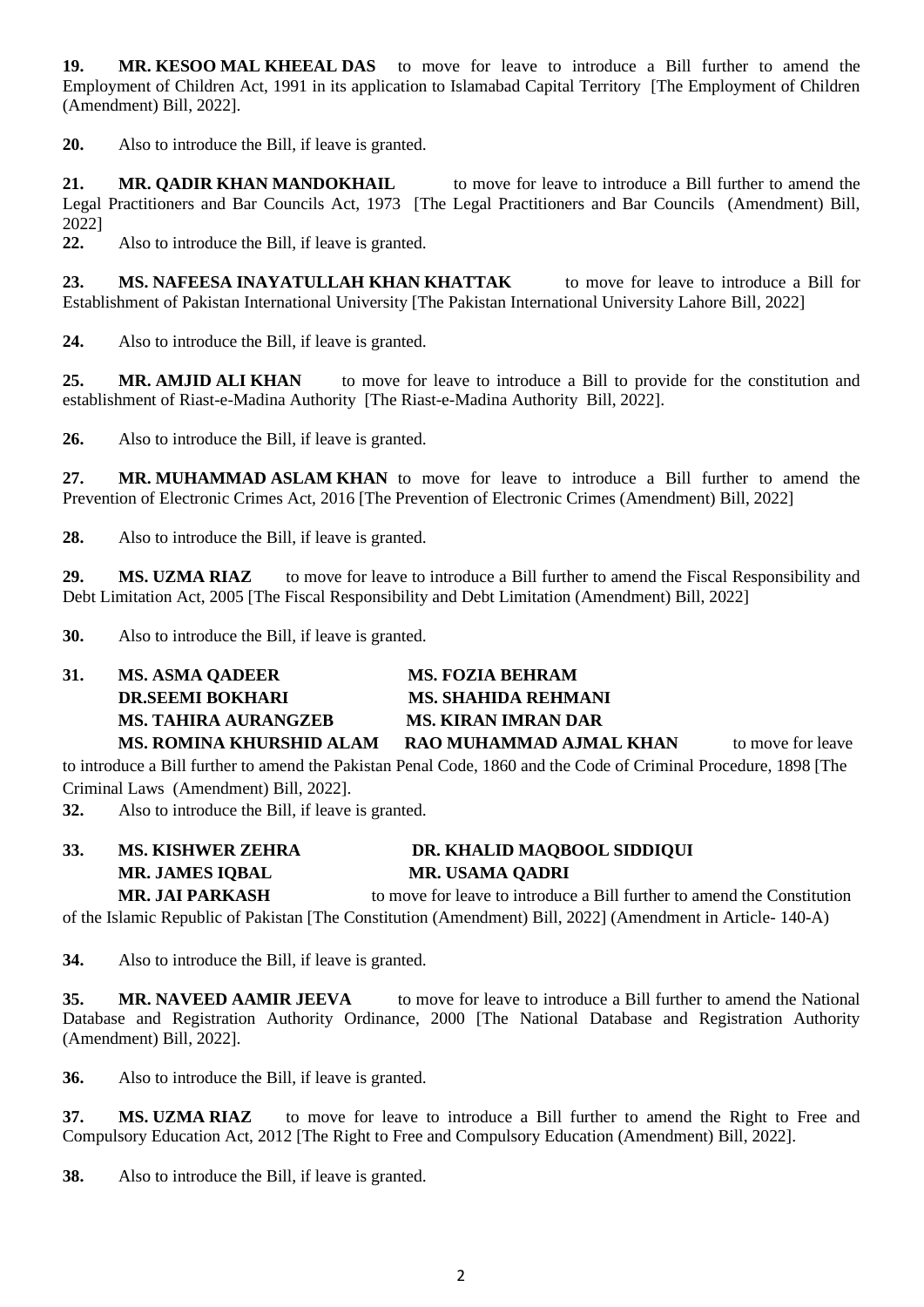### **39. MS. UZMA RIAZ**

**RANA IRADAT SHARIF KHAN** to move for leave to introduce a Bill further to amend the Elections Act, 2017 [The Elections (Amendment) Bill, 2022]

**40.** Also to introduce the Bill, if leave is granted.

**41. MS. SHAHIDA REHMANI** to move for leave to introduce a Bill further to amend the Muslim Family Laws Ordinance, 1961 [The Muslim Family Laws (Amendment) Bill, 2022]

**42.** Also to introduce the Bill, if leave is granted.

**43. MR. NAVEED AAMIR JEEVA** to move for leave to introduce a Bill further to amend the Control of Narcotic Substances Act, 1997 [The Control of Narcotic Substances (Amendment) Bill, 2022].

**44.** Also to introduce the Bill, if leave is granted.

**45. MR. FAHEEM KHAN** to move for leave to introduce a Bill further to amend the Islamabad Capital Territory Senior Citizens Act, 2021 [The Islamabad Capital Territory Senior Citizens (Amendment) Bill, 2022].

**46.** Also to introduce the Bill, if leave is granted.

**47. MS. SHAHIDA REHMANI** to move for leave to introduce a Bill further to amend the Islamabad (Preservation of Landscape) Ordinance, 1966 [The Islamabad (Preservation of Landscape) (Amendment) Bill, 2022]

**48.** Also to introduce the Bill, if leave is granted.

## **49. MS. NAFEESA INAYATULLAH KHAN KHATTAK MS. SHANDANA GULZAR KHAN**

to move for leave to introduce a Bill further to amend the Pakistan Penal Code, 1860 [The Pakistan Penal

Code (Amendment) Bill, 2022].

**50.** Also to introduce the Bill, if leave is granted.

# **51. MS. NAFEESA INAYATULLAH KHAN KHATTAK MS. SHANDANA GULZAR KHAN**

to move for leave to introduce a Bill further to amend the Protection against Harassment of Women at the Workplace Act, 2010 [The Protection against Harassment of Women at the Workplace (Amendment) Bill, 2022].

**52.** Also to introduce the Bill, if leave is granted.

### **53. CHOUDHARY FAQIR AHMAD DR. MUHAMMAD AFZAL KHAN DHANDLA MR. SAJID MEHDI**

 to move for leave to introduce a Bill further to amend the Unani, Ayurvedic and Homeopathic Practitioners, Act, 1965 [The Unani, Ayurvedic and Homeopathic Practitioners (Amendment) Bill, 2022].

**54.** Also to introduce the Bill, if leave is granted.

## **55. CHOUDHARY FAQIR AHMAD**

 to move for leave to introduce a Bill further to amend the Pakistan Penal Code, 1860 and the Code of Criminal Procedure, 1898 [The Criminal Laws (Amendment) Bill, 2022].

**56.** Also to introduce the Bill, if leave is granted.

**57. MR. NOOR ALAM KHAN** to move for leave to introduce a Bill to repeal the Federal Medical Teaching Institutes Act, 2021 [The Federal Medical Teaching Institutes (Repeal) Bill, 2022]

**58.** Also to introduce the Bill, if leave is granted.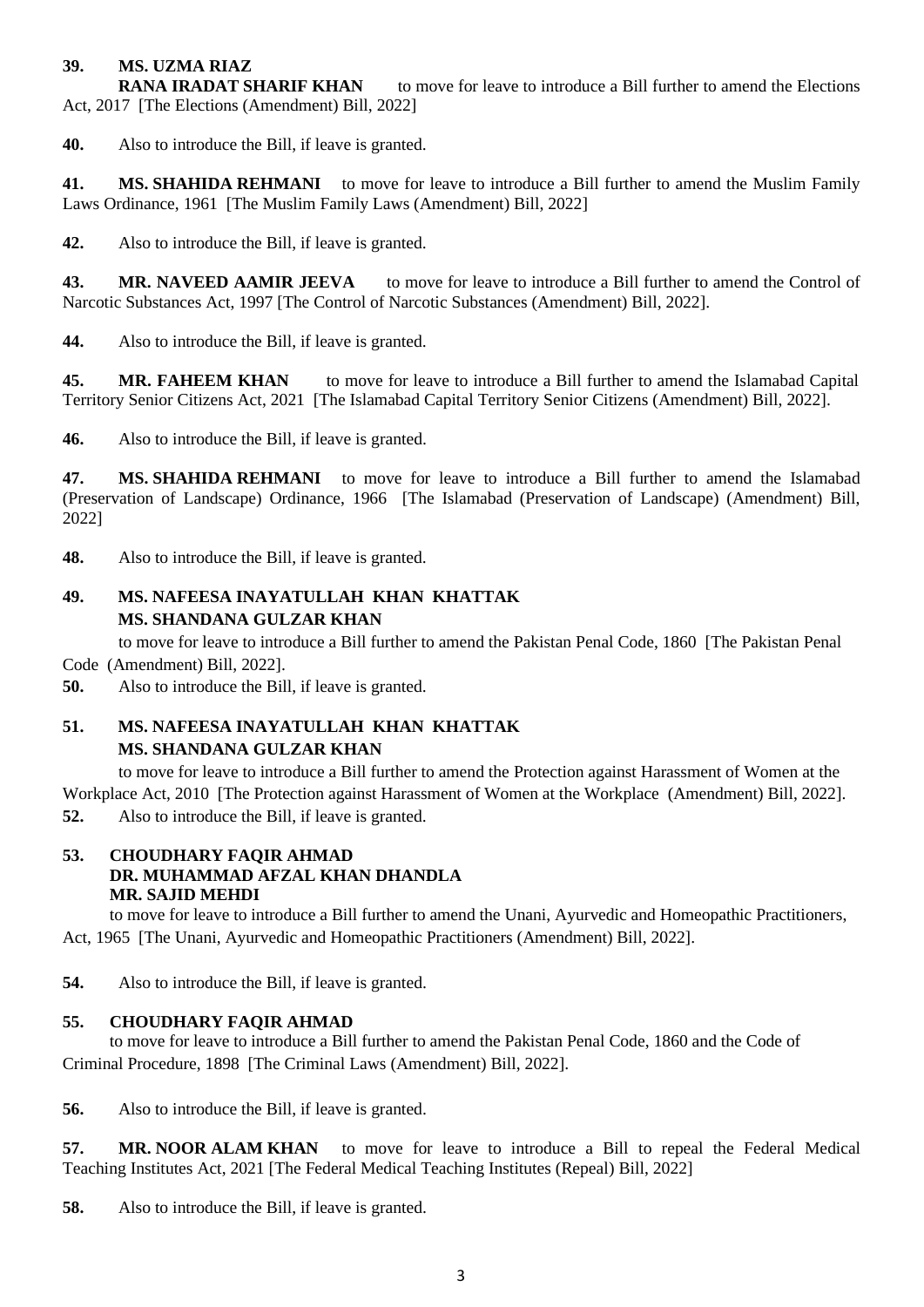### **LEGISLATIVE BUSINESS (COMMENCED BUSINESS)**

**59.** Further consideration of the following motion moved by Ms. Sajida Begum on 18.1.2022**:-**

"that the Bill further to amend the Trade Organizations Act, 2013 [The Trade Organizations (Amendment) Bill, 2021], as passed by the Senate, be taken into consideration at once."

**60. MS. SAJIDA BEGUM** to move that the Bill to amend the Trade Organizations Act, 2013 [The Trade Organizations (Amendment) Bill, 2021], be passed.

## **LEGISLATIVE BUSINESS**

**61. MR. MOHSIN DAWAR** to move that the Bill to provide for the welfare and integration of communities [The Islamabad Community Integration Bill, 2020], as passed by the Senate, be taken into consideration.

**62. MR. MOHSIN DAWAR** to move that the Bill to provide for the welfare and integration of communities [The Islamabad Community Integration Bill, 2020], be passed.

**63. ENGR. SABIR HUSSAIN KAIM KHANI** to move that the Bill to provide for establishment of Pakistan Courier and Logistic Regulatory Authority [The Pakistan Courier and Logistics Regulatory Authority Bill, 2019], as passed by the Senate, be taken into consideration.

**64. ENGR. SABIR HUSSAIN KAIM KHANI** to move that the Bill to provide for establishment of Pakistan Courier and Logistic Regulatory Authority [The Pakistan Courier and Logistics Regulatory Authority Bill, 2019], be passed.

**65. MR. SHER ALI ARBAB** to move that the Bill further to amend the Factories Act, 1934 [The Factories (Amendment) Bill, 2021], as passed by the Senate, be taken into consideration.

**66. MR. SHER ALI ARBAB** to move that the Bill further to amend the Factories Act, 1934 [The Factories (Amendment) Bill, 2021], be passed.

**67. MR. SHER ALI ARBAB** to move that the Bill further to amend the Islamabad Rent Restriction Ordinance, 2001 [The Islamabad Rent Restriction (Amendment) Bill, 2021], as passed by the Senate, be taken into consideration.

**68. MR. SHER ALI ARBAB** to move that the Bill further to amend the Islamabad Rent Restriction Ordinance, 2001 [The Islamabad Rent Restriction (Amendment) Bill, 2021], be passed.

**69. MS. ROMINA KHURSHEED ALAM** to move that the Bill to provide for establishment of the International Institute of Science, Arts and Technology [The International Institute of Science, Arts and Technology Bill, 2021], as reported by the Standing Committee, be taken into consideration at once.

**70. MS. ROMINA KHURSHEED ALAM** to move that the Bill to provide for establishment of the International Institute of Science, Arts and Technology [The International Institute of Science, Arts and Technology Bill, 2021], be passed.

**71. SYED JAVED HUSNAIN** to move that the Bill further to amend the Limitation Act, 1908 [The Limitation (Amendment) Bill, 2020], as reported by the Standing Committee, be taken into consideration at once.

## **[Amendments entered in a separate list to be moved]**

**72. SYED JAVED HUSNAIN** to move that the Bill further to amend the Limitation Act, 1908 [The Limitation (Amendment) Bill, 2020], be passed.

**73 DR. NAFISA SHAH** to move that the Bill further to amend the Constitution of the Islamic Republic of Pakistan [The Constitution (Amendment) Bill, 2020] (Amendment in Article-25) as reported by the Standing Committee, be taken into consideration at once.

**74. DR. NAFISA SHAH** to move that the Bill further to amend the Constitution of the Islamic Republic of Pakistan [The Constitution (Amendment) Bill, 2020] (Amendment in Article-25), be passed.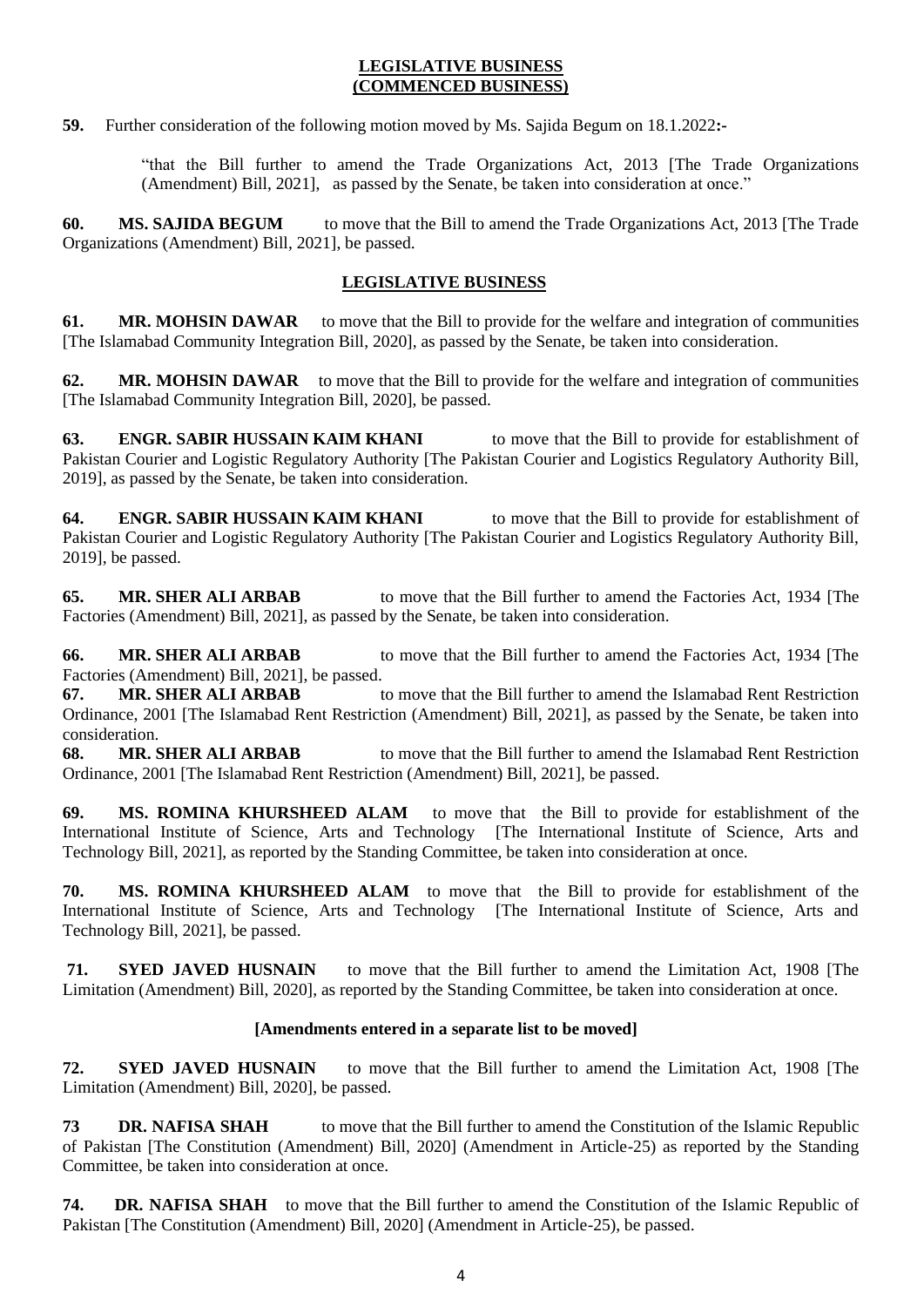**75. MR. RIAZ FATYANA** to move that the Bill to provide for the systematic growth of the agricultural produce [The Aiwan-i-Zarat Bill, 2021], as reported by the Standing Committee, be taken into consideration at once.

**76. MR. RIAZ FATYANA** to move that the Bill to provide for the systematic growth of the agricultural produce [The Aiwan-i-Zarat Bill, 2021], be passed.

**77. MR. JAMES IQBAL** to move that the Bill further to amend the Pakistan Penal Code, 1860 and the Code of Criminal Procedure, 1898 [The Criminal Laws (Amendment) Bill, 2020], as reported by the Standing Committee, be taken into consideration at once.

**78. MR. JAMES IQBAL** to move that the Bill further to amend the Pakistan Penal Code , 1860 and the Code of Criminal Procedure, 1898 [The Criminal Laws (Amendment) Bill, 2020], be passed.

**79. SYED AGHA RIFIULLAH** to move that the Bill further to amend the Port Qasim Authority Act, 1973 [The Port Qasim Authority (Amendment) Bill, 2021], as reported by the Standing Committee, be taken into consideration at once.

**80. SYED AGHA RIFIULLAH** to move that the Bill further to amend the Port Qasim Authority Act, 1973 [The Port Qasim Authority (Amendment) Bill, 2021], be passed.

**81. SYED JAVED HUSNAIN** to move that the Bill further to amend the Specific Relief Act, 1877 [The Specific Relief (Amendment) Bill, 2021], as reported by the Standing Committee, be taken into consideration at once.

**82. SYED JAVED HUSNAIN** to move that the Bill further to amend the Specific Relief Act, 1877 [The Specific Relief (Amendment) Bill, 2021], be passed.

**83. MOULANA ABDUL AKBAR CHITRALI** to move that the Bill further to amend the Pakistan Penal Code, 1860 and the Code of Criminal Procedure, 1898 [The Criminal Laws (Amendment) Bill, 2020], as reported by the Standing Committee, be taken into consideration at once.

### **[Amendments entered in a separate list to be moved]**

**84. MOULANA ABDUL AKBAR CHITRALI** to move that the Bill further to amend the Pakistan Penal Code, 1860 and the Code of Criminal Procedure, 1898 [The Criminal Laws (Amendment) Bill, 2020], be passed.

**85. MS. NAFEESA INAYATULLAH KHAN KHATTAK** to move that the Bill further to amend the Pakistan Penal Code, 1860 and the Code of Criminal Procedure, 1898 [The Criminal Law (Amendment) Bill, 2019], as reported by the Standing Committee, be taken into consideration at once.

**86. MS. NAFEESA INAYATULLAH KHAN KHATTAK** to move that the Bill further to amend the Pakistan Penal Code, 1860 and the Code of Criminal Procedure, 1898 [The Criminal Law (Amendment) Bill, 2019], be passed.

**87. MS. NAFEESA INAYATULLAH KHAN KHATTAK** to move that the Bill further to amend Prevention of Smuggling of Migrants Act, 2018 [The Prevention of Smuggling of Migrants (Amendment) Bill, 2020], as reported by the Standing Committee, be taken into consideration at once.

**88. MS. NAFEESA INAYATULLAH KHAN KHATTAK** to move that the Bill further to amend Prevention of Smuggling of Migrants Act, 2018 [The Prevention of Smuggling of Migrants (Amendment) Bill, 2020], be passed.

**89. MS. NAFEESA INAYATULLAH KHAN KHATTAK** to move that the Bill to provide for prevention of trafficking of persons and matters connected therewith or incidental thereto [The Trafficking of Persons (Prevention, Protection and Rehabilitation) Bill, 2020], as reported by the Standing Committee, be taken into consideration at once.

**90. MS. NAFEESA INAYATULLAH KHAN KHATTAK** to move that the Bill to provide for prevention of trafficking of persons and matters connected therewith or incidental thereto [The Trafficking of Persons (Prevention, Protection and Rehabilitation) Bill, 2020], be passed.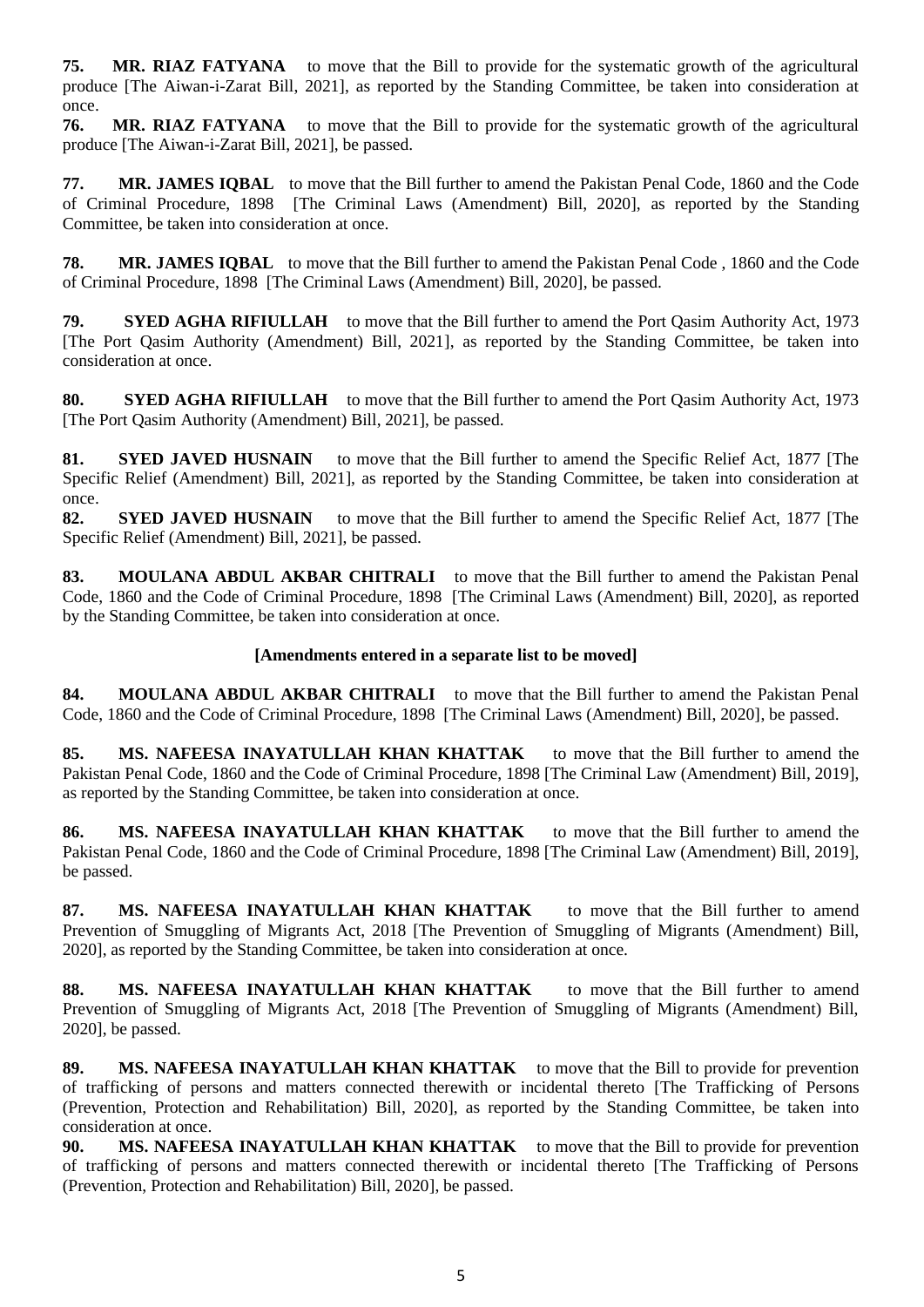**91. MS. NAFEESA INAYATULLAH KHAN KHATTAK** to move that the Bill further to amend the Islamabad Capital Territory Child Protection Act, 2018 [The Islamabad Capital Territory Child Protection (Amendment) Bill, 2020], as reported by the Standing Committee, be taken into consideration at once.

**92. MS. NAFEESA INAYATULLAH KHAN KHATTAK** to move that the Bill further to amend the Islamabad Capital Territory Child Protection Act, 2018 [The Islamabad Capital Territory Child Protection (Amendment) Bill, 2020], be passed.

**93. MS. NAFEESA INAYATULLAH KHAN KHATTAK** to move that the Bill to provide a sustainable newborn screening system within the public health delivery system [The Federal Newborn Screening Bill, 2019], as reported by the Standing Committee, be taken into consideration at once.

**94. MS. NAFEESA INAYATULLAH KHAN KHATTAK** to move that the Bill to provide a sustainable newborn screening system within the public health delivery system [The Federal Newborn Screening Bill, 2019], be passed.

### **MOTION**

**95. MIAN NAJEEB UD DIN AWAISI**, Chairman Standing Committee on Federal Education, Professional Training, National Heritage and Culture to move that the delay in the presentation of report of the Standing Committee on the Bill to provide for establishment of the Islamabad Women University, Islamabad [The Islamabad Women University, Islamabad Bill, 2021], till today be condoned. (moved by Mr. Ali Nawaz Awan, MNA).

## **REPORT OF THE STANDING COMMITTEE PRESENTATION OF:**

**96. MIAN NAJEEB UD DIN AWAISI**, Chairman Standing Committee on Federal Education, Professional Training, National Heritage and Culture to present report of the Standing Committee on the Bill to provide for the establishment of the Islamabad Women University, Islamabad [The Islamabad Women University, Islamabad Bill, 2021].

### **MOTION**

**97. MIAN NAJEEB UD DIN AWAISI**, Chairman Standing Committee on Federal Education, Professional Training, National Heritage and Culture to move that the delay in the presentation of report of the Standing Committee on the Bill to provide quota in the admissions at higher education level to students belonging to the minority community in the Public and Private Institutions [The Minorities Access to Higher Education Bill, 2021], till today be condoned. (moved by Mr. Jamshed Thomas, MNA)

## **REPORT OF THE STANDING COMMITTEE PRESENTATION OF:**

**98. MIAN NAJEEB UD DIN AWAISI**, Chairman Standing Committee on Federal Education, Professional Training, National Heritage and Culture to present report of the Standing Committee on the Bill to provide quota in the admissions at higher education level to students belonging to the minority community in the Public and Private Institutions [The Minorities Access to Higher Education Bill, 2021].

## **MOTION**

**99. MIAN NAJEEB-UD-DIN AWAISI,** Chairman Standing Committee on Federal Education, Professional Training, National Heritage and Culture to move that the delay in the presentation of report of the Standing Committee on the Bill to provide for the identity, rehabilitation and employment to the unattended youth for their secure future and for matters connected therewith and incidental thereto [The Employment of the Unattended Youth Bill, 2020] till today be condoned (moved by Mr. James Iqbal, MNA)

## **REPORT OF THE STANDING COMMITTEE PRESENTATION OF:**

**100. MIAN NAJEEB-UD-DIN AWAISI,** Chairman Standing Committee on Federal Education, Professional Training, National Heritage and Culture to present report of the Standing Committee on the Bill to provide for the identity, rehabilitation and employment to the unattended youth for their secure future and for matters connected therewith and incidental thereto [The Employment of the Unattended Youth Bill, 2020]

## **MOTION**

**101. MR. RIAZ FATYANA**, Chairman Standing Committee on Law and Justice to move that the delay in the presentation of report of the Standing Committee on the Bill further to amend the Code of Civil Procedure, 1908 [The Code of Civil Procedure (Amendment) Bill, 2021],till today be condoned (moved by Syed Javed Husnain, MNA)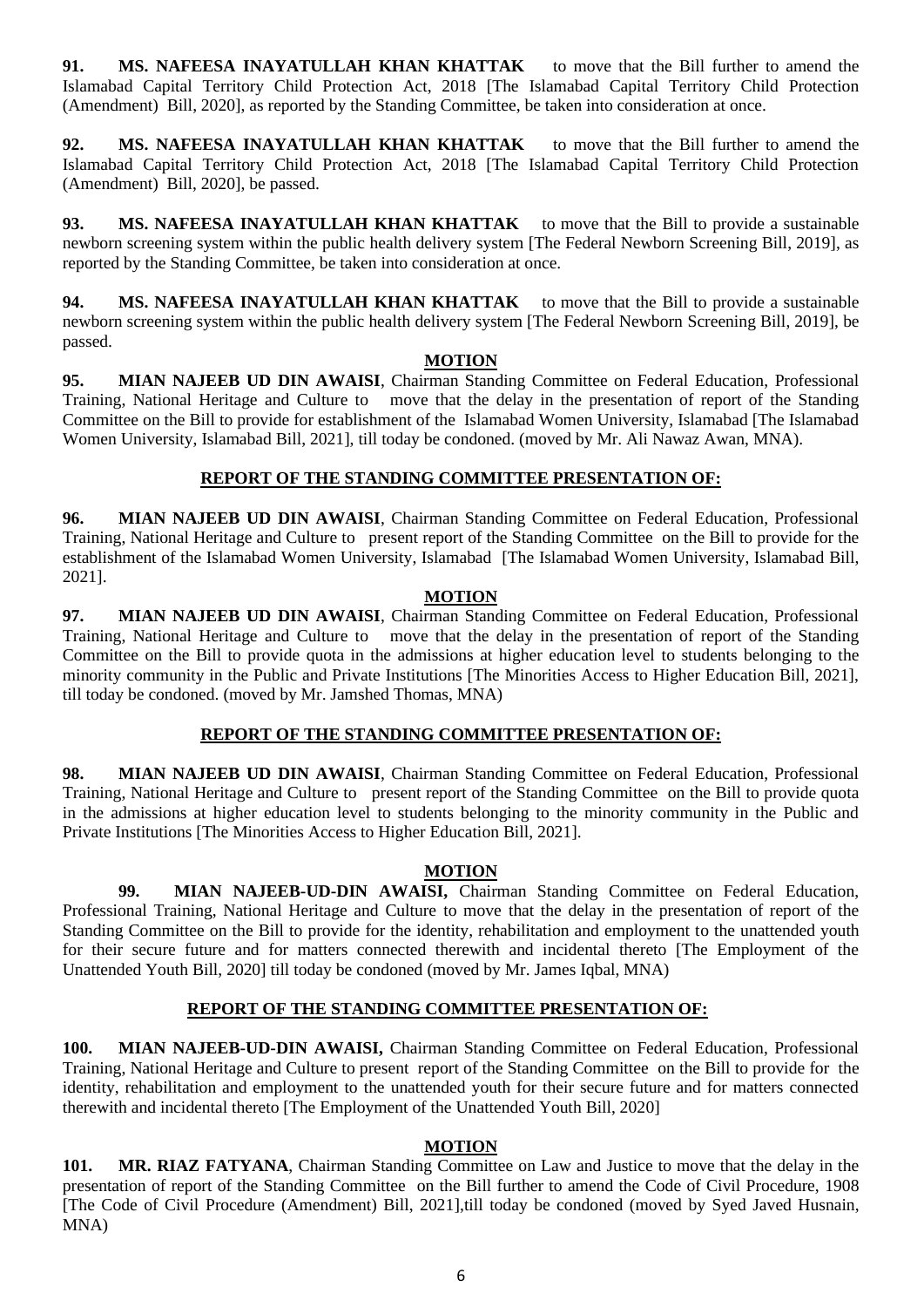### **REPORT OF THE STANDING COMMITTEE-PRESENTATION OF:**

**102. MR RIAZ FATYANA,** Chairman Standing Committee on Law and Justice to present the report of the Standing Committee on the Bill further to amend the Code of Civil Procedure, 1908 [The Code of Civil Procedure (Amendment) Bill, 2021]

### **MOTION**

**103. RAJA KHURRAM SHAHZAD NAWAZ,** Chairman Standing Committee on Interior to move that the delay in the presentation of report of the Standing Committee on the Bill further to amend the National Database and Registration Authority Ordinance, 2000 [The National Database and Registration Authority (Amendment) Bill, 2020], till today be condoned. (Moved by Mr. Muhammad Akhtar Mengal, MNA)

## **REPORT OF THE STANDING COMMITTEE-PRESENTATION OF:**

**104. RAJA KHURRAM SHAHZAD NAWAZ,** Chairman Standing Committee on Interior to present the report of the Standing Committee on the Bill further to amend the National Database and Registration Authority Ordinance, 2000 [The National Database and Registration Authority (Amendment) Bill, 2020].

### **MOTION**

**105. RAJA KHURRAM SHAHZAD NAWAZ,** Chairman Standing Committee on Interior to move that the delay in the presentation of report of the Standing Committee on the Bill further to amend the National Database and Registration Authority Ordinance, 2000 [The National Database and Registration Authority (Amendment) Bill, 2020], till today be condoned. (Moved by Moulana Abdul Akbar Chitrali, MNA)

## **REPORT OF THE STANDING COMMITTEE-PRESENTATION OF:**

**106. RAJA KHURRAM SHAHZAD NAWAZ,** Chairman Standing Committee on Interior to present the report of the Standing Committee on the Bill further to amend the National Database and Registration Authority Ordinance, 2000 [The National Database and Registration Authority (Amendment) Bill, 2020].

## **MOTION**

**107. MR RIAZ FATYANA,** Chairman Standing Committee on Law and Justice to move that the delay in the presentation of report of the Standing Committee on the Bill further to amend the Constitution of the Islamic Republic of Pakistan [The Constitution (Amendment) Bill, 2019], till today be condoned. (Moved by Mr. Kesoo Mal Kheal Das, MNA) (Article- 37)

## **REPORT OF THE STANDING COMMITTEE-PRESENTATION OF:**

**108. MR RIAZ FATYANA,** Chairman Standing Committee on Law and Justice to present the report of the Standing Committee on the Bill further to amend the Constitution of the Islamic Republic of Pakistan [The Constitution (Amendment) Bill, 2019].

### **MOTION**

**109. MS. KISHWER ZEHRA**, Chairperson Standing Committee on Cabinet Secretariat to move that the delay in the presentation of report of the Standing Committee on the Bill further to amend the Oil and Gas Regulatory Authority Ordinance, 2002 [The Oil and Gas Regulatory Authority (Amendment) Bill, 2021], till today be condoned. (moved by Mr. Kesoo Mal Kheal Das, MNA)

## **REPORT OF THE STANDING COMMITTEE PRESENTATION OF:**

**110. MS. KISHWER ZEHRA**, Chairperson Standing Committee on Cabinet Secretariat to present report of the Standing Committee on the Bill further to amend the Oil and Gas Regulatory Authority Ordinance, 2002 [The Oil and Gas Regulatory Authority (Amendment) Bill, 2021].

## **MOTION**

**111. MS. KISHWER ZEHRA**, Chairperson Standing Committee on Cabinet Secretariat to move that the delay in the presentation of report of the Standing Committee on the Bill to provide and support continuous efforts in, and monitoring of, poverty reduction in Pakistan [The National Poverty Reduction Bill, 2021], till today be condoned. (moved by Ms. Uzma Riaz, MNA)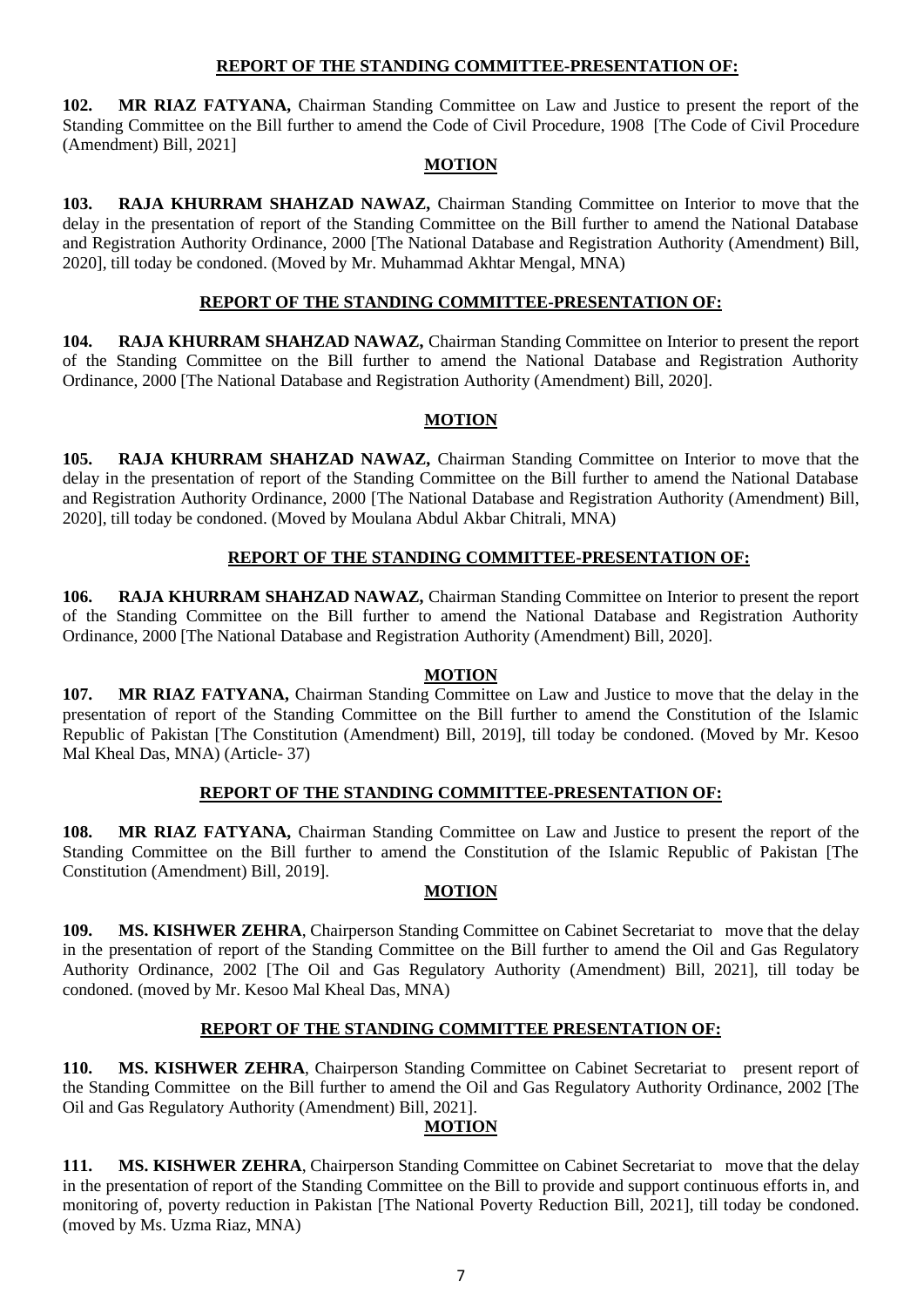### **REPORT OF THE STANDING COMMITTEE PRESENTATION OF:**

**112. MS. KISHWER ZEHRA**, Chairperson Standing Committee on Cabinet Secretariat to present report of the Standing Committee on the Bill to provide and support continuous efforts in, and monitoring of, poverty reduction in Pakistan [The National Poverty Reduction Bill, 2021].

### **MOTION**

**113. MR. RIAZ FATYANA**, Chairman Standing Committee on Law and Justice to move that the delay in the presentation of report of the Standing Committee on the Bill further to amend the Legal Practitioners and Bar Councils Act, 1973 [The Legal Practitioners and Bar Councils (Amendment) Bill, 2021], till today be condoned (moved by Mr. Mohsin Dawar, MNA)

## **REPORT OF THE STANDING COMMITTEE PRESENTATION OF:**

**114. MR. RIAZ FATYANA**, Chairman Standing Committee on Law and Justice to present the report of the Standing Committee on the Bill further to amend the Legal Practitioners and Bar Councils Act, 1973 [The Legal Practitioners and Bar Councils (Amendment) Bill, 2021].

### **MOTION**

**115. MR RIAZ FATYANA,** Chairman Standing Committee on Law and Justice to move that the delay in the presentation of report of the Standing Committee on the Bill further to amend the Constitution of the Islamic Republic of Pakistan [The Constitution (Amendment) Bill, 2021], till today be condoned. (Moved by Mr. Amjid Ali Khan, MNA) (Article- 11 and 25A)

## **REPORT OF THE STANDING COMMITTEE-PRESENTATION OF:**

**116. MR RIAZ FATYANA,** Chairman Standing Committee on Law and Justice to present the report of the Standing Committee on the Bill further to amend the Constitution of the Islamic Republic of Pakistan [The Constitution (Amendment) Bill, 2021].

### **MOTION**

**117. MR RIAZ FATYANA,** Chairman Standing Committee on Law and Justice to move that the delay in the presentation of report of the Standing Committee on the Bill further to amend the Constitution of the Islamic Republic of Pakistan [The Constitution (Amendment) Bill, 2020], till today be condoned. (Moved by Syed Agha Rafiullah, MNA) (Article- 27-A and 38).

### **REPORT OF THE STANDING COMMITTEE-PRESENTATION OF:**

**118. MR RIAZ FATYANA,** Chairman Standing Committee on Law and Justice to present the report of the Standing Committee on the Bill further to amend the Constitution of the Islamic Republic of Pakistan [The Constitution (Amendment) Bill, 2020].

## **MOTION**

**119. MR RIAZ FATYANA,** Chairman Standing Committee on Law and Justice to move that the delay in the presentation of report of the Standing Committee on the Bill further to amend the Constitution of the Islamic Republic of Pakistan [The Constitution (Amendment) Bill, 2021], till today be condoned. (Moved by Syed Javed Husnain, MNA) (Article- 185(3)).

## **REPORT OF THE STANDING COMMITTEE-PRESENTATION OF:**

**120. MR RIAZ FATYANA,** Chairman Standing Committee on Law and Justice to present the report of the Standing Committee on the Bill further to amend the Constitution of the Islamic Republic of Pakistan [The Constitution (Amendment) Bill, 2021].

### **MOTION**

**121. MR RIAZ FATYANA,** Chairman Standing Committee on Law and Justice to move that the delay in the presentation of report of the Standing Committee on the Bill further to amend the Constitution of the Islamic Republic of Pakistan [The Constitution (Amendment) Bill, 2021], till today be condoned. (Moved by Syed Javed Husnain, MNA) (Article- 185(4))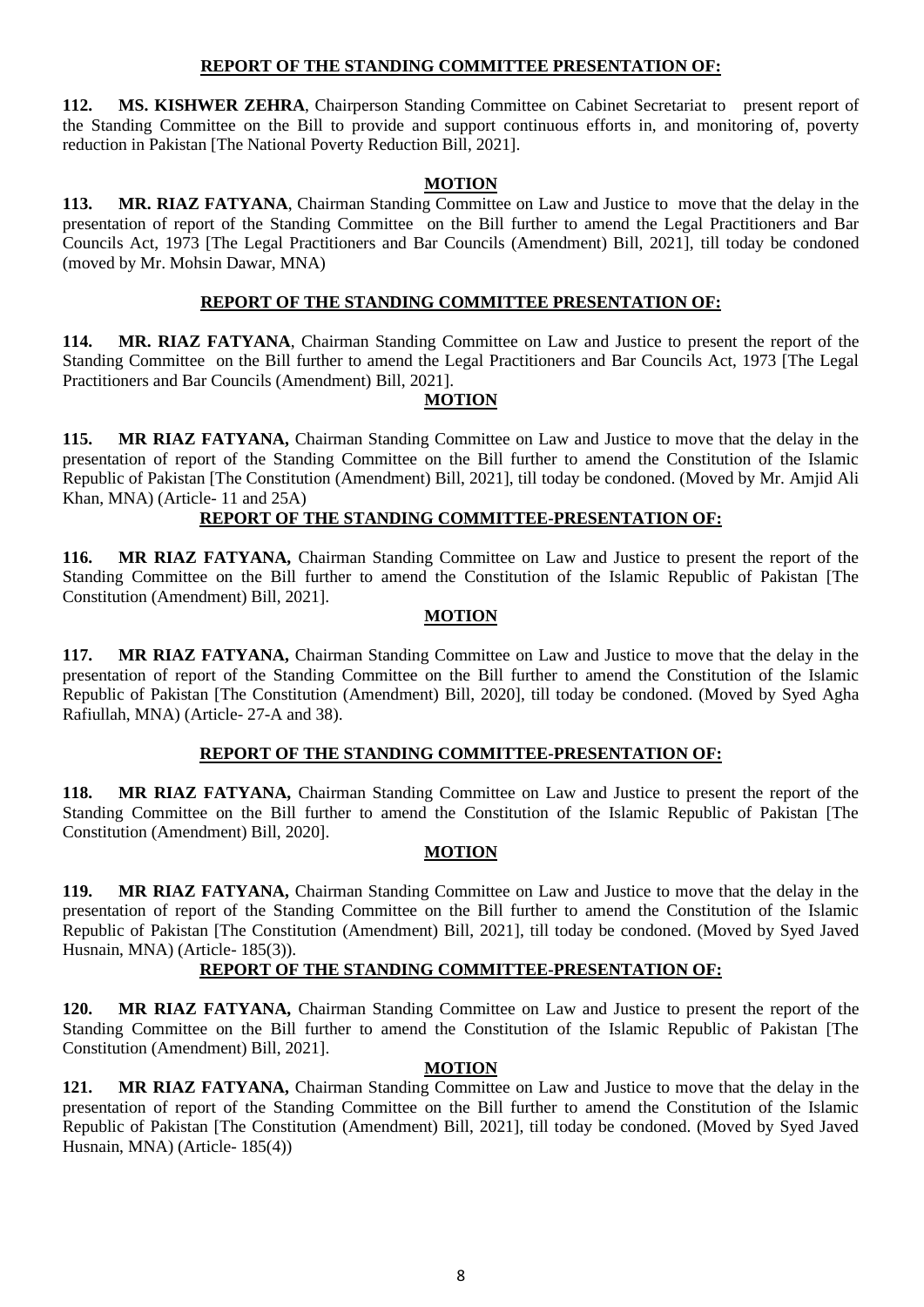### **REPORT OF THE STANDING COMMITTEE-PRESENTATION OF:**

**122. MR RIAZ FATYANA,** Chairman Standing Committee on Law and Justice to present the report of the Standing Committee on the Bill further to amend the Constitution of the Islamic Republic of Pakistan [The Constitution (Amendment) Bill, 2021].

#### **MOTION**

**123. MR RIAZ FATYANA,** Chairman Standing Committee on Law and Justice to move that the delay in the presentation of report of the Standing Committee on the Bill further to amend the Constitution of the Islamic Republic of Pakistan [The Constitution (Amendment) Bill, 2020], till today be condoned. (Moved by Syed Javed Husnain, MNA) (Article- 140A)

## **REPORT OF THE STANDING COMMITTEE-PRESENTATION OF:**

**124. MR RIAZ FATYANA,** Chairman Standing Committee on Law and Justice to present the report of the Standing Committee on the Bill further to amend the Constitution of the Islamic Republic of Pakistan [The Constitution (Amendment) Bill, 2020].

### **MOTION**

**125. MR RIAZ FATYANA,** Chairman Standing Committee on Law and Justice to move that the delay in the presentation of report of the Standing Committee on the Bill further to amend the Constitution of the Islamic Republic of Pakistan [The Constitution (Amendment) Bill, 2021], till today be condoned. (Moved by Ms. Kishwer Zehra, MNA) (Article- 140A)

### **REPORT OF THE STANDING COMMITTEE-PRESENTATION OF:**

**126. MR RIAZ FATYANA,** Chairman Standing Committee on Law and Justice to present the report of the Standing Committee on the Bill further to amend the Constitution of the Islamic Republic of Pakistan [The Constitution (Amendment) Bill, 2021].

#### **MOTION**

**127. MR. RIAZ FATYANA**, Chairman Standing Committee on Law and Justice to move that the delay in the presentation of report of the Standing Committee on the Bill further to amend the Central Law Officers Ordinance, 1970 [The Central Law Officers (Amendment) Bill, 2021], till today be condoned (moved by Mr. Riaz Fatyana, MNA)

### **REPORT OF THE STANDING COMMITTEE PRESENTATION OF:**

**128. MR. RIAZ FATYANA**, Chairman Standing Committee on Law and Justice to present the report of the Standing Committee on the Bill further to amend the Central Law Officers Ordinance, 1970 [The Central Law Officers (Amendment) Bill, 2021].

#### **MOTION**

**129. MR RIAZ FATYANA,** Chairman Standing Committee on Law and Justice to move that the delay in the presentation of report of the Standing Committee on the Bill further to amend the Constitution of the Islamic Republic of Pakistan [The Constitution (Amendment) Bill, 2021], till today be condoned. (Moved by Mr.Mohsin Dawar, MNA) (Article- 1, 51 and 106)

### **REPORT OF THE STANDING COMMITTEE-PRESENTATION OF:**

**130. MR RIAZ FATYANA,** Chairman Standing Committee on Law and Justice to present the report of the Standing Committee on the Bill further to amend the Constitution of the Islamic Republic of Pakistan [The Constitution (Amendment) Bill, 2021].

### **MOTION**

**131. MR. ALI KHAN JADOON,** Chairman Standing Committee on Information Technology and Telecommunication to move that the delay in the presentation of report of the Standing Committee on the Bill further to amend the Electronic Transactions Ordinance, 2002 [The Electronic Transactions (Amendment) Bill, 2019], till today be condoned. (Moved by Mr. Amjid Ali Khan, MNA)

### **REPORT OF THE STANDING COMMITTEE-PRESENTATION OF:**

**132. MR. ALI KHAN JADOON,** Chairman Standing Committee on Information Technology and Telecommunication to present the report of the Standing Committee on the Bill further to amend the Electronic Transactions Ordinance, 2002 [The Electronic Transactions (Amendment) Bill, 2019].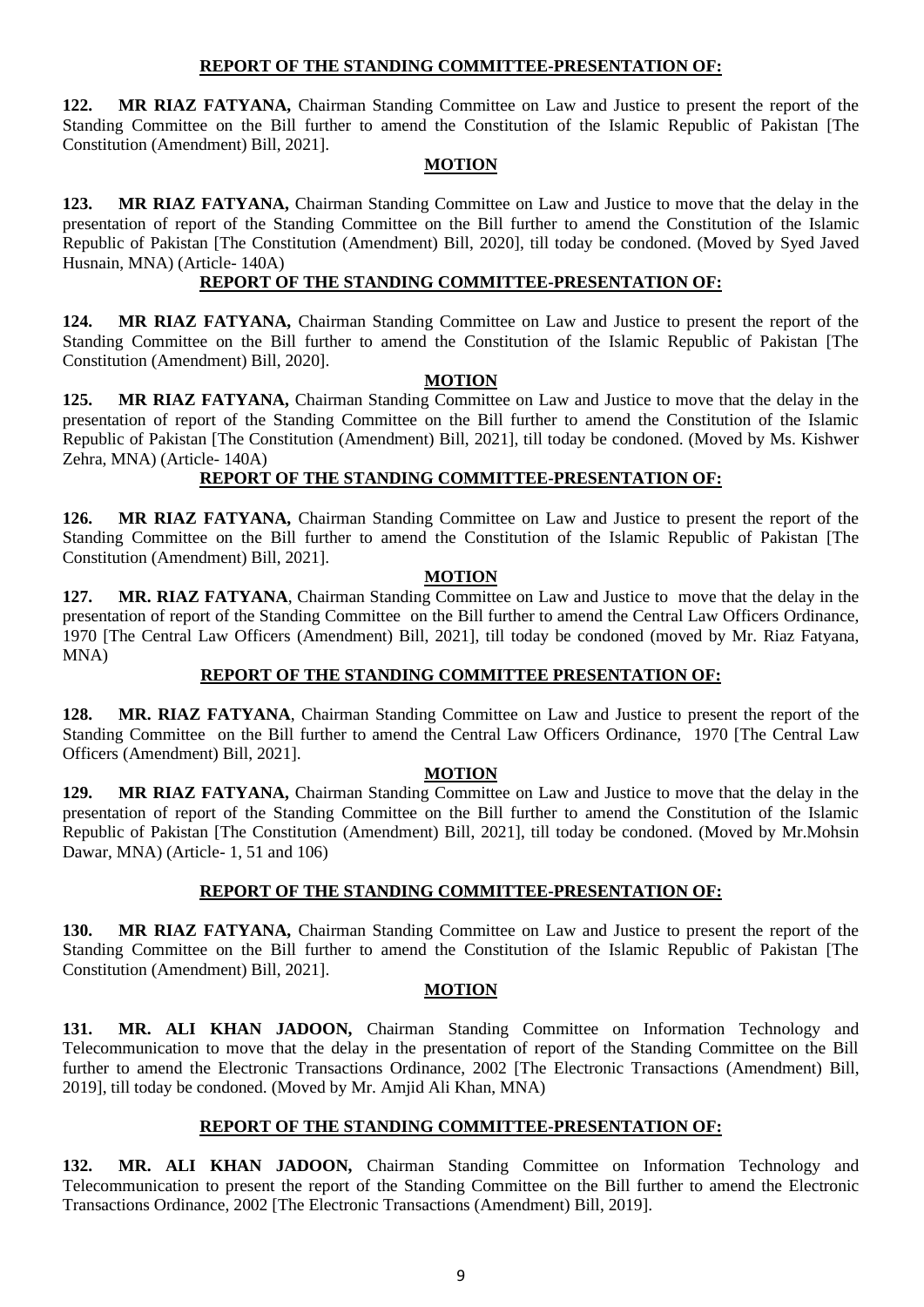### **MOTION**

**133. MR. RIAZ FATYANA**, Chairman Standing Committee on Law and Justice to move that the delay in the presentation of report of the Standing Committee on the Bill further to amend the Legal Practitioners and Bar Councils Act, 1973 [The Legal Practitioners and Bar Councils (Amendment) Bill, 2021], till today be condoned (moved by Dr. Nafisa Shah, MNA)

### **REPORT OF THE STANDING COMMITTEE PRESENTATION OF:**

**134. MR. RIAZ FATYANA**, Chairman Standing Committee on Law and Justice to present the report of the Standing Committee on the Bill further to amend the Legal Practitioners and Bar Councils Act, 1973 [The Legal Practitioners and Bar Councils (Amendment) Bill, 2021].

### **MOTION**

**135. MR. MUJAHID ALI**, Chairman Standing Committee on Parliamentary Affairs to move that the delay in the presentation of report of the Standing Committee on the Bill further to amend the Elections Act, 2017 [The Elections (Amendment) Bill, 2021], till today be condoned (moved by Syed Javed Husnain, MNA)

## **REPORT OF THE STANDING COMMITTEE PRESENTATION OF:**

**136. MR. MUJAHID ALI**, Chairman Standing Committee on Parliamentary Affairs to present the report of the Standing Committee on the Bill further to amend the Elections Act, 2017 [The Elections (Amendment) Bill, 2021]

### **MOTION**

**137. MR. MUJAHID ALI**, Chairman Standing Committee on Parliamentary Affairs to move that the delay in the presentation of report of the Standing Committee on the Bill further to amend the Elections Act, 2017 [The Elections (Amendment) Bill, 2020], till today be condoned (moved by Mr. Ali Gohar Khan, MNA)

### **REPORT OF THE STANDING COMMITTEE PRESENTATION OF:**

**138. MR. MUJAHID ALI**, Chairman Standing Committee on Parliamentary Affairs to present the report of the Standing Committee on the Bill further to amend the Elections Act, 2017 [The Elections (Amendment) Bill, 2020]

### **MOTION**

**139. MR. MUJAHID ALI**, Chairman Standing Committee on Parliamentary Affairs to move that the delay in the presentation of report of the Standing Committee on the Bill to provide for biometric electoral voting relating to the conduct of elections [The Biometric Electoral Voting Bill, 2021], till today be condoned (moved by Mr Muhammad Aslam Khan, MNA)

## **REPORT OF THE STANDING COMMITTEE PRESENTATION OF:**

**140. MR. MUJAHID ALI**, Chairman Standing Committee on Parliamentary Affairs to present the report of the Standing Committee on the Bill to provide for biometric electoral voting relating to the conduct of elections [The Biometric Electoral Voting Bill, 2021]

## **MOTION**

**141. MR. KHALID HUSSAIN MAGSI** Chairman Standing Committee on National Health Services, Regulations and Coordination to move that the delay in the presentation of report of the Standing Committee on the Bill to amend the Islamabad Healthcare Regulation Act, 2018 [The Islamabad Health care Regulation (Amendment) Bill, 2021], till today be condoned (moved by Dr. Mahreen Razzaq Bhutto, MNA)

## **REPORT OF THE STANDING COMMITTEE PRESENTATION OF:**

**142. MR. KHALID HUSSAIN MAGSI** Chairman Standing Committee on National Health Services, Regulations and Coordination to present the report of the Standing Committee on the Bill to amend the Islamabad Healthcare Regulation Act, 2018 [The Islamabad Health care Regulation (Amendment) Bill, 2021]

### **MOTION**

**143. RAJA KHURRAM SHAHZAD NAWAZ**, Chairman Standing Committee on Interior to move that the delay in the presentation of report of the Standing Committee on the Bill further to amend the Pakistan Penal Code, 1860 and the Code of Criminal Procedure, 1898 [The Criminal Laws (Amendment) Bill, 2021], till today be condoned (moved by Moulana Abdul Akbar Chitrali, MNA)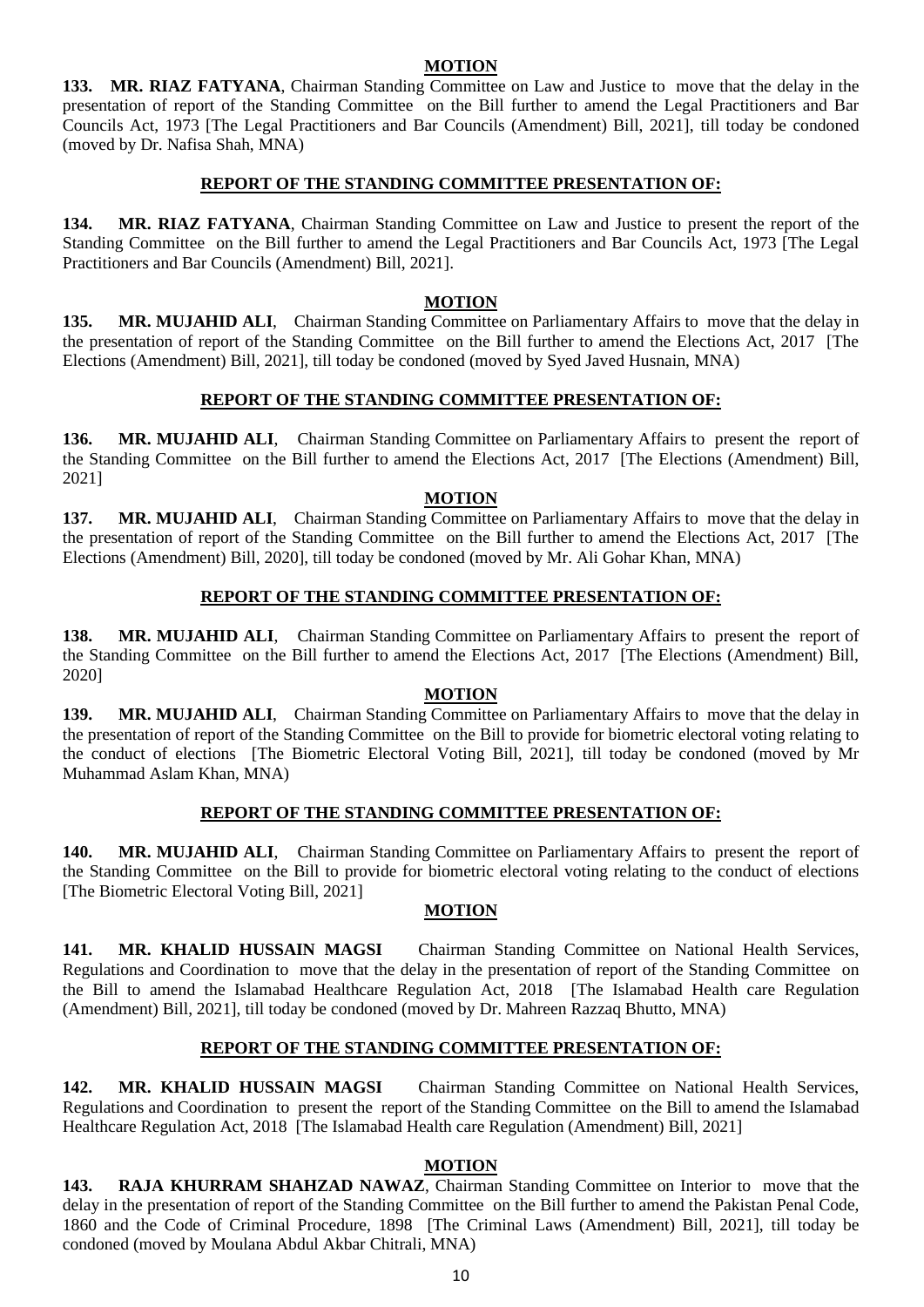## **REPORT OF THE STANDING COMMITTEE PRESENTATION OF:**

**144. RAJA KHURRAM SHAHZAD NAWAZ**, Chairman Standing Committee on Interior to present the report of the Standing Committee on the Bill further to amend the Pakistan Penal Code, 1860 and the Code of Criminal Procedure, 1898 [The Criminal Laws (Amendment) Bill, 2021].

## **MOTION**

**145. RAJA KHURRAM SHAHZAD NAWAZ**, Chairman Standing Committee on Interior to move that the delay in the presentation of report of the Standing Committee on the Bill further to amend the Pakistan Penal Code, 1860 [The Pakistan Penal Code (Amendment) Bill, 2020], till today be condoned (moved by Ms.Uzma Riaz, MNA)

# **REPORT OF THE STANDING COMMITTEE PRESENTATION OF:**

**146. RAJA KHURRAM SHAHZAD NAWAZ**, Chairman Standing Committee on Interior to present the report of the Standing Committee on the Bill further to amend the Pakistan Penal Code, 1860 [The Pakistan Penal Code (Amendment) Bill, 2020].

### **MOTION**

**147. MR RIAZ FATYANA,** Chairman Standing Committee on Law and Justice to move that the delay in the presentation of report of the Standing Committee on the Bill further to amend the Constitution of the Islamic Republic of Pakistan [The Constitution (Amendment) Bill, 2021], till today be condoned. (Moved by Mr. Mohsin Dawar, MNA) (Article- 62)

## **REPORT OF THE STANDING COMMITTEE-PRESENTATION OF:**

**148. MR RIAZ FATYANA,** Chairman Standing Committee on Law and Justice to present the report of the Standing Committee on the Bill further to amend the Constitution of the Islamic Republic of Pakistan [The Constitution (Amendment) Bill, 2021].

### **MOTION**

**149. MR RIAZ FATYANA,** Chairman Standing Committee on Law and Justice to move that the delay in the presentation of report of the Standing Committee on the Bill further to amend the Constitution of the Islamic Republic of Pakistan [The Constitution (Amendment) Bill, 2021], till today be condoned. (Moved by Ms. Mehnaz Akbar Aziz, MNA) (Article- 11A)

## **REPORT OF THE STANDING COMMITTEE-PRESENTATION OF:**

**150. MR RIAZ FATYANA,** Chairman Standing Committee on Law and Justice to present the report of the Standing Committee on the Bill further to amend the Constitution of the Islamic Republic of Pakistan [The Constitution (Amendment) Bill, 2021].

### **MOTION**

**151. MR RIAZ FATYANA,** Chairman Standing Committee on Law and Justice to move that the delay in the presentation of report of the Standing Committee on the Bill further to amend the Constitution of the Islamic Republic of Pakistan [The Constitution (Amendment) Bill, 2021], till today be condoned. (Moved by Mr. Mohsin Dawar, MNA) (Article- 59)

## **REPORT OF THE STANDING COMMITTEE-PRESENTATION OF:**

**152. MR RIAZ FATYANA,** Chairman Standing Committee on Law and Justice to present the report of the Standing Committee on the Bill further to amend the Constitution of the Islamic Republic of Pakistan [The Constitution (Amendment) Bill, 2021].

### **MOTION**

**153. MR RIAZ FATYANA,** Chairman Standing Committee on Law and Justice to move that the delay in the presentation of report of the Standing Committee on the Bill further to amend the Constitution of the Islamic Republic of Pakistan [The Constitution (Amendment) Bill, 2021], till today be condoned. (Moved by Mr. Jai Parkash, MNA) (Article- 59)

### **REPORT OF THE STANDING COMMITTEE-PRESENTATION OF:**

**154. MR RIAZ FATYANA,** Chairman Standing Committee on Law and Justice to present the report of the Standing Committee on the Bill further to amend the Constitution of the Islamic Republic of Pakistan [The Constitution (Amendment) Bill, 2021].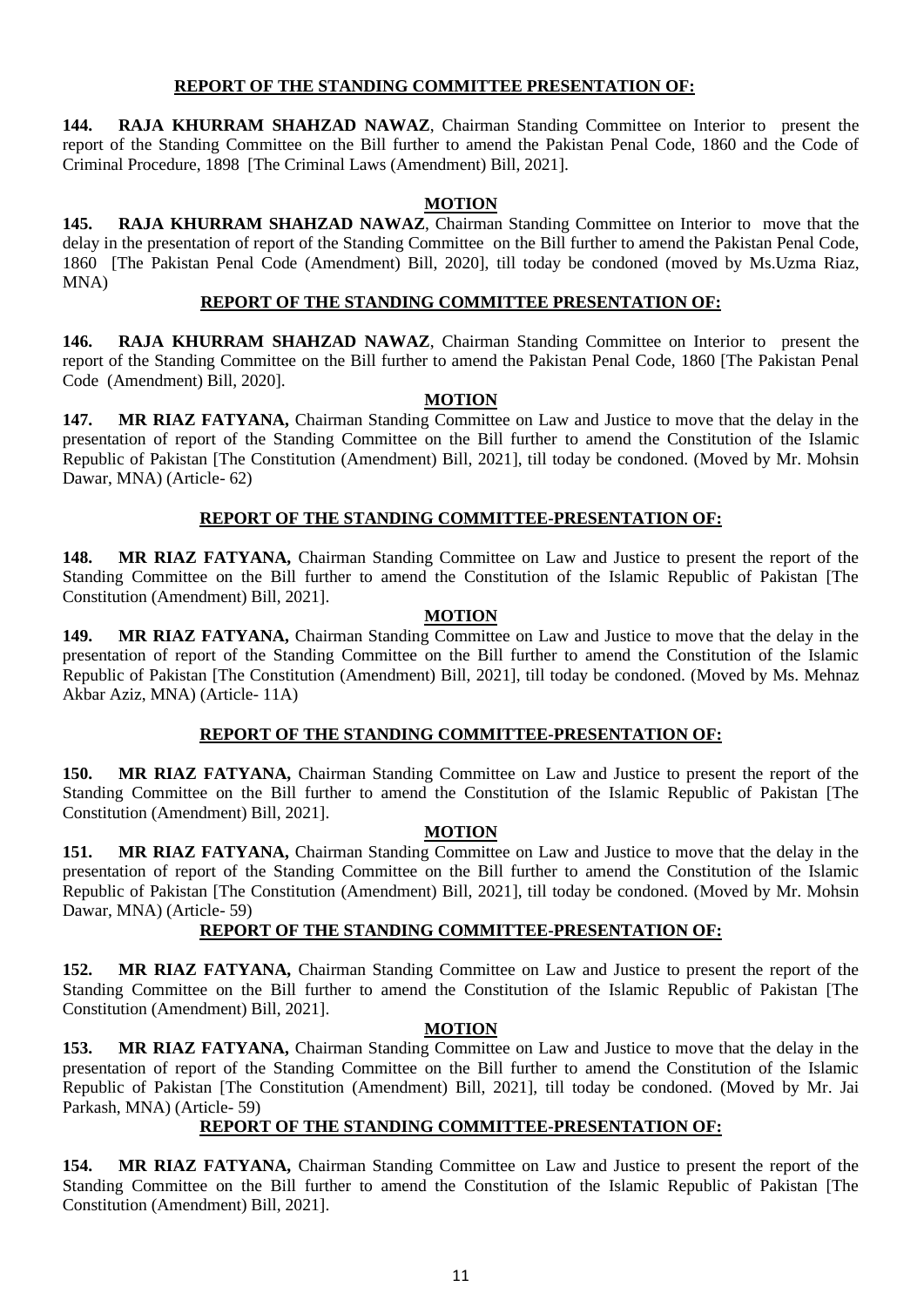### **MOTION**

**155. MR RIAZ FATYANA,** Chairman Standing Committee on Law and Justice to move that the delay in the presentation of report of the Standing Committee on the Bill further to amend the Constitution of the Islamic Republic of Pakistan [The Constitution (Amendment) Bill, 2021], till today be condoned. (Moved by Ms.Nusrat Wahid, MNA) (Article- 27)

### **REPORT OF THE STANDING COMMITTEE-PRESENTATION OF:**

**156. MR RIAZ FATYANA,** Chairman Standing Committee on Law and Justice to present the report of the Standing Committee on the Bill further to amend the Constitution of the Islamic Republic of Pakistan [The Constitution (Amendment) Bill, 2021].

### **MOTION**

**157. MR RIAZ FATYANA,** Chairman Standing Committee on Law and Justice to move that the delay in the presentation of report of the Standing Committee on the Bill further to amend the Constitution of the Islamic Republic of Pakistan [The Constitution (Amendment) Bill, 2021], till today be condoned. (Moved by Mr. Naveed Aamer Jeeva, MNA) (Article- 156)

### **REPORT OF THE STANDING COMMITTEE-PRESENTATION OF:**

**158. MR RIAZ FATYANA,** Chairman Standing Committee on Law and Justice to present the report of the Standing Committee on the Bill further to amend the Constitution of the Islamic Republic of Pakistan [The Constitution (Amendment) Bill, 2021].

### **MOTION**

**159. MR RIAZ FATYANA,** Chairman Standing Committee on Law and Justice to move that the delay in the presentation of report of the Standing Committee on the Bill further to amend the Constitution of the Islamic Republic of Pakistan [The Constitution (Amendment) Bill, 2018], till today be condoned. (Moved by Ms. Aliya Kamran, MNA) (Article- 27)

### **REPORT OF THE STANDING COMMITTEE-PRESENTATION OF:**

**160. MR RIAZ FATYANA,** Chairman Standing Committee on Law and Justice to present the report of the Standing Committee on the Bill further to amend the Constitution of the Islamic Republic of Pakistan [The Constitution (Amendment) Bill, 2018].

## **MOTION**

**161. MR RIAZ FATYANA,** Chairman Standing Committee on Law and Justice to move that the delay in the presentation of report of the Standing Committee on the Bill further to amend the Constitution of the Islamic Republic of Pakistan [The Constitution (Amendment) Bill, 2019], till today be condoned. (Moved Mr. Salahuddin Ayubi, MNA) (Article- 27)

## **REPORT OF THE STANDING COMMITTEE-PRESENTATION OF:**

**162. MR RIAZ FATYANA,** Chairman Standing Committee on Law and Justice to present the report of the Standing Committee on the Bill further to amend the Constitution of the Islamic Republic of Pakistan [The Constitution (Amendment) Bill, 2019].

### **MOTION**

**163. MR. IMRAN KHATTAK**, Chairman Standing Committee on Energy (Petroleum Division) to move that the delay in the presentation of report of the Standing Committee on a matter regarding supply of Gas in Gujjar Khan, raised by Raja Pervaiz Ashraf, MNA, referred to the Committee on 07.02.2020, till today be condoned.

## **REPORT OF THE STANDING COMMITTEE PRESENTATION OF:**

**164. MR. IMRAN KHATTAK**, Chairman Standing Committee on Energy (Petroleum Division) to present report of the Standing Committee on a matter regarding supply of Gas in Gujjar Khan.

### **MOTION**

**165. MR. IMRAN KHATTAK**, Chairman Standing Committee on Energy (Petroleum Division) to move that the delay in the presentation of report of the Standing Committee on the Point of Order regarding increase in the gas pressure in Kalat, Baluchistan (moved by Syed Mehmood Shah, MNA) referred to the Committee on 07.02.2020, till today be condoned.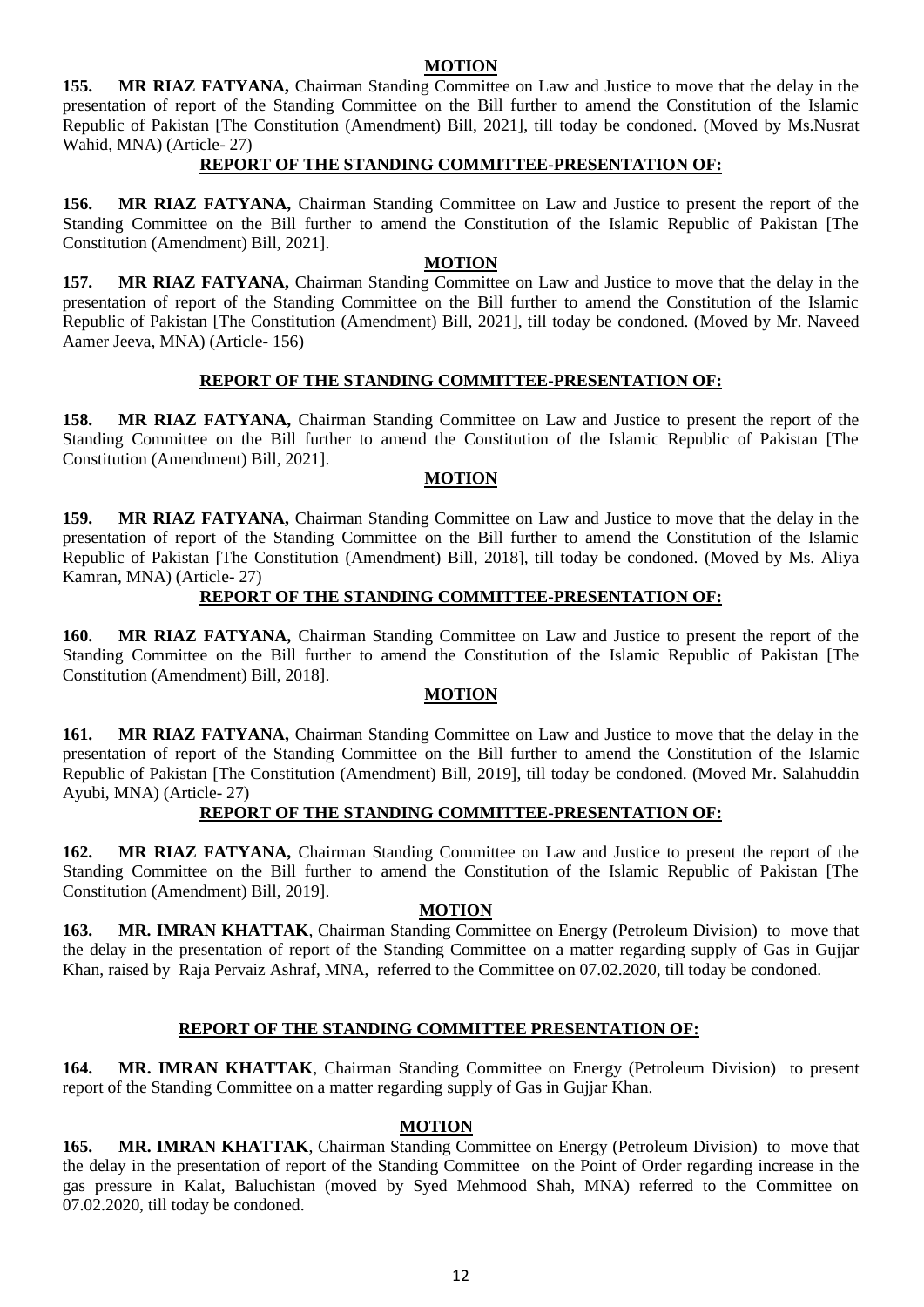### **REPORT OF THE STANDING COMMITTEE PRESENTATION OF:**

**166. MR. IMRAN KHATTAK**, Chairman Standing Committee on Energy (Petroleum Division) to present report of the Standing Committee on the Point of Order regarding increase in the gas pressure in Kalat, Baluchistan.

### **MOTION**

**167. MR. IMRAN KHATTAK**, Chairman Standing Committee on Energy (Petroleum Division) to move that the delay in the presentation of report of the Standing Committee on the Starred Question No. 56 (moved by Choudhary Aamir Sultan Cheema, MNA) referred to the Committee on 09.03.2020, till today be condoned.

### **REPORT OF THE STANDING COMMITTEE PRESENTATION OF:**

**168. MR. IMRAN KHATTAK**, Chairman Standing Committee on Energy (Petroleum Division) to present the report of the Standing Committee on the Starred Question No. 56.

### **MOTION**

**169.** Chairman Standing Committee on Energy (Power Division) to move that the delay in the presentation of report of the Standing Committee on the Calling Attention Notice. 3 (moved by Syed Agha Rafiullah, Mr. Abdul Qadir Patel, Ms. Shagufta Jumani, Shazia Marri and Ms. Shamim Ara Panhwar MNAs) referred to the Committee on 09.07.2020, till today be condoned.

### **REPORT OF THE STANDING COMMITTEE PRESENTATION OF:**

**170.** Chairman Standing Committee on Energy (Power Division) to present the report of the Standing Committee on the Calling Attention Notice. 3.

### **MOTION**

**171. MR. ALI KHAN JADOON,** Chairman Standing Committee on Information Technology and Telecommunication to move that the delay in the presentation of report of the Standing Committee on the Starred Question No. 61 (moved by Choudhary Faqir Ahmad, MNA) referred to the Committee on 29.01.2021, till today be condoned.

### **REPORT OF THE STANDING COMMITTEE-PRESENTATION OF:**

**172. MR. ALI KHAN JADOON,** Chairman Standing Committee on Information Technology and Telecommunication to present the report of the Standing Committee on the Starred Question No. 61

 **MOTION**

**173. RANA MUHAMMAD QASIM NOON**, Chairman Standing Committee on Rules of Procedure and Privileges to move that the delay in the presentation of report of the Standing Committee on the amendment in the Rules of Procedure and Conduct of Business in the National Assembly, 2007, (moved by Mr. Sher Ali Arbab, MNA) referred to the Committee on 27.05.2021, till today be condoned.

## **REPORT OF THE STANDING COMMITTEE PRESENTATION OF:**

**174. RANA MUHAMMAD QASIM NOON,** Chairman Standing Committee on Rules of Procedure and Privileges to present the report of the Standing Committee on the amendment in the Rules of Procedure and Conduct of Business in the National Assembly, 2007.

## **AMENDMENTS TO THE RULES OF PROCEDURE AND CONDUCT OF BUSINESS IN THE NATIONAL ASSEMBLY, 2007**

**175. MR. SALAHUDDIN AYUBI** to move under rule 293 of the Rules of Procedure and Conduct of Business in the National Assembly, 2007 that the amendment in Rule 49 of the said rules, as reported by the Standing Committee be taken into consideration at once.

**176. MR. SALAHUDDIN AYUBI** to move that the amendments as reported by the Standing Committee be adopted.

**177. DR. NAFISA SHAH** to move under rule 293 of the Rules of Procedure and Conduct of Business in the National Assembly, 2007, that amendments in rules 122 and 244 as reported by the Standing Committee be taken into consideration at once.